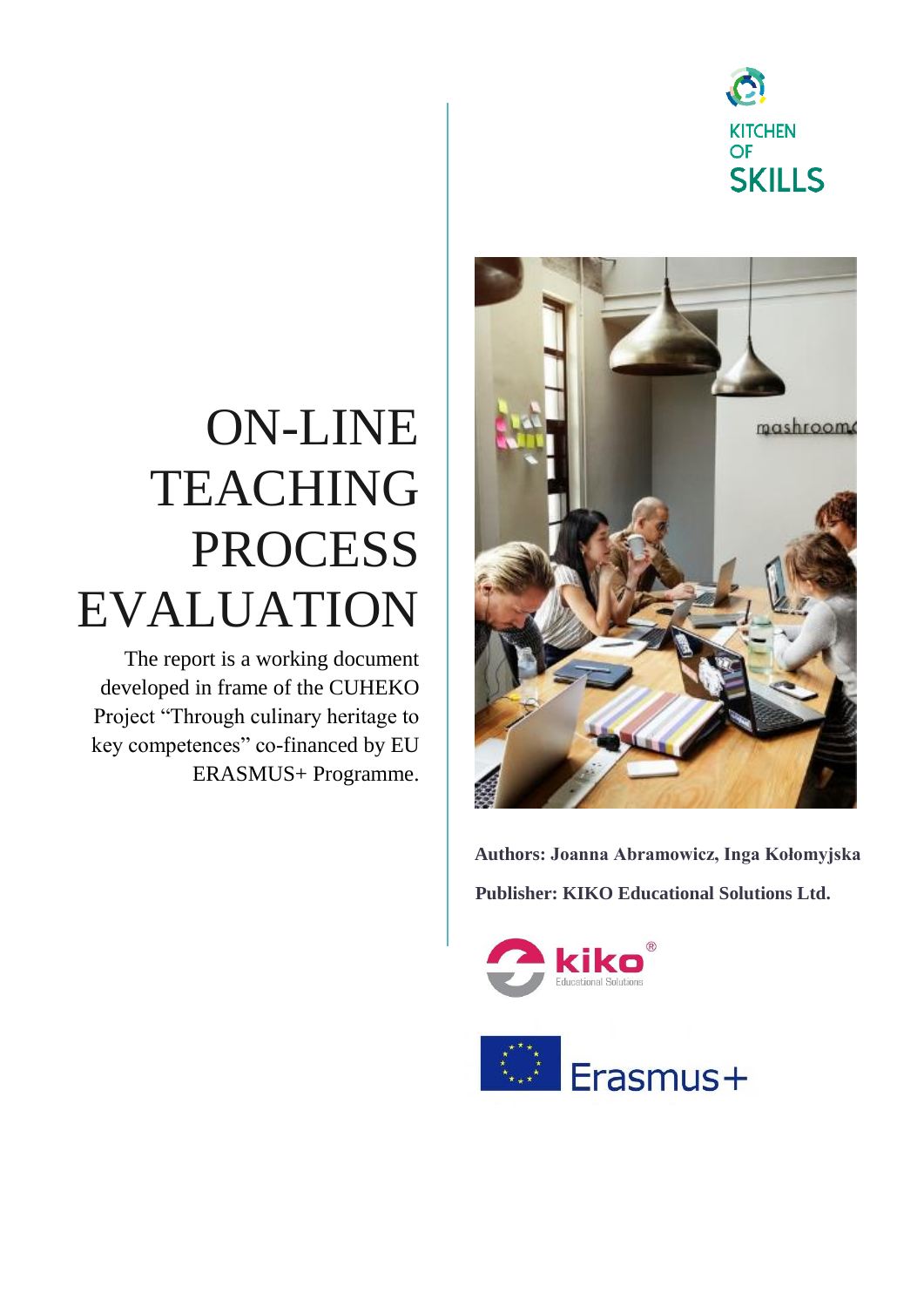# TABLE OF CONTENT

| $\mathbf{I}$ . |                                                                                            |  |  |  |  |
|----------------|--------------------------------------------------------------------------------------------|--|--|--|--|
|                |                                                                                            |  |  |  |  |
|                |                                                                                            |  |  |  |  |
|                |                                                                                            |  |  |  |  |
|                |                                                                                            |  |  |  |  |
| II.            |                                                                                            |  |  |  |  |
| III.           |                                                                                            |  |  |  |  |
|                |                                                                                            |  |  |  |  |
|                |                                                                                            |  |  |  |  |
| IV.            | DESCRIPTION OF THE EVALUATION OF ON-LINE TECHING PROCESS 6                                 |  |  |  |  |
| V.             |                                                                                            |  |  |  |  |
|                |                                                                                            |  |  |  |  |
| VI.            |                                                                                            |  |  |  |  |
|                | Please rate the overall content-related usefulness of the course for you as a trainer /    |  |  |  |  |
|                |                                                                                            |  |  |  |  |
|                |                                                                                            |  |  |  |  |
|                | To what extent were the proposed exercises in the course useful / helpful for you? 8       |  |  |  |  |
|                | Which content or lesson from the course was the most interesting for you? What do you      |  |  |  |  |
| VII.           |                                                                                            |  |  |  |  |
|                | Has the level of advancement of the content been adequate to your needs as an educator/    |  |  |  |  |
|                | To what extent will you apply the methods proposed in the course in your work? 10          |  |  |  |  |
|                | Would you use the content and/or materials proposed in the course in your work? 11         |  |  |  |  |
|                |                                                                                            |  |  |  |  |
| VIII.          |                                                                                            |  |  |  |  |
|                | To what extent is the course menu readable/ clear/ intuitional to you?  13                 |  |  |  |  |
|                | To what extent are the rules of work during the course understandable to you? 13           |  |  |  |  |
|                | To what extent are the language instructions regarding tasks and exercises clear to you 14 |  |  |  |  |
|                | To what extent is the navigation of modules and lessons logical / intuitive for you  14    |  |  |  |  |
|                | Is the interface and graphics used aesthetic and are it conducive to using the course  14  |  |  |  |  |
|                | Is the duration of lessons adequate and allows for the fluent passage of the material and  |  |  |  |  |
|                |                                                                                            |  |  |  |  |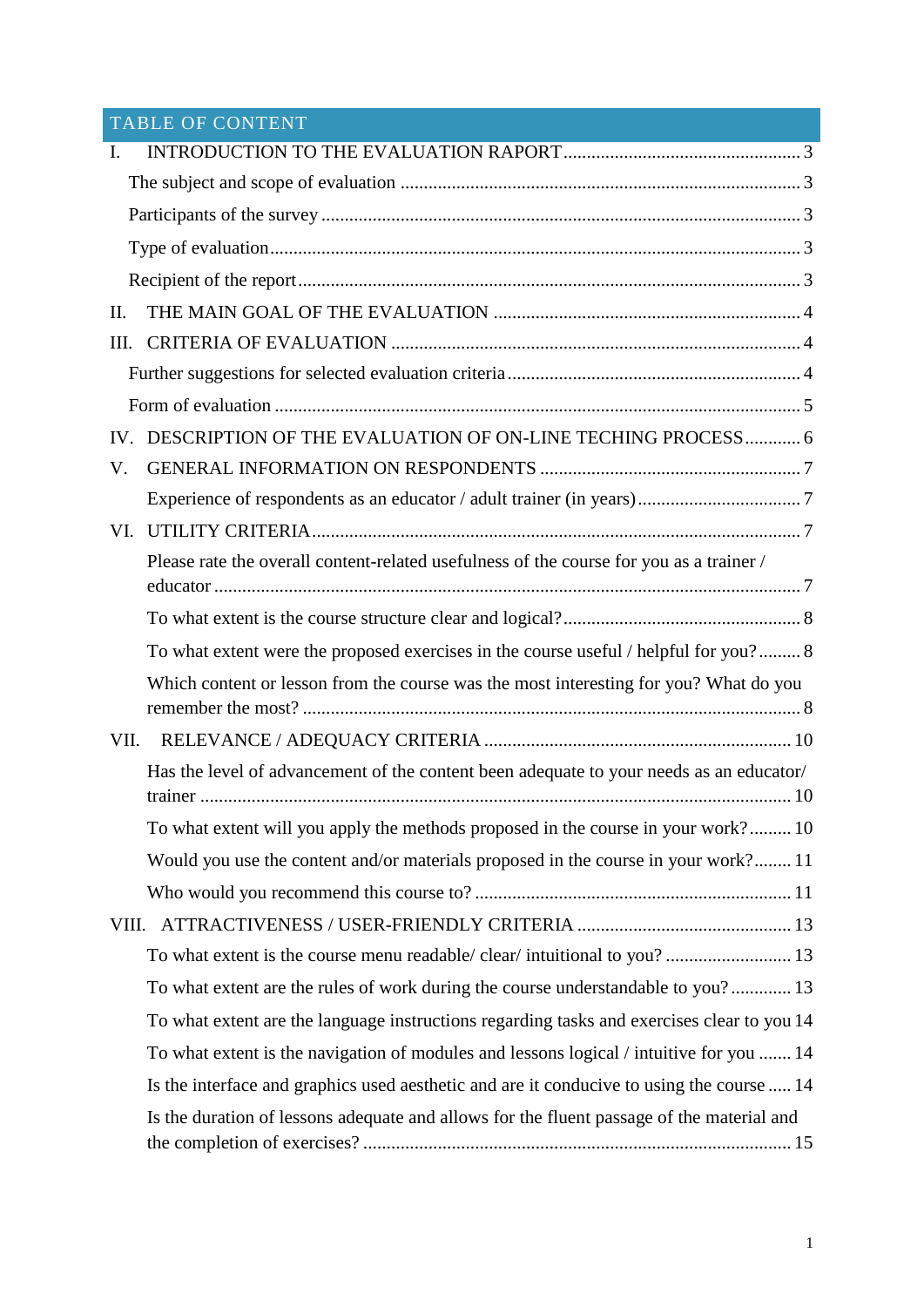|     | Would you like to have access to all modules and lessons from the beginning of the       |  |
|-----|------------------------------------------------------------------------------------------|--|
|     |                                                                                          |  |
|     |                                                                                          |  |
| IX. |                                                                                          |  |
|     |                                                                                          |  |
|     |                                                                                          |  |
|     | WERE the transitions between modules and lessons clear and logical  16                   |  |
|     | Do you feel that each lesson has prepared you to complete and pass the test/quiz         |  |
| X.  | REMARKS AND CONCLUSIONS AFTER COMPLETION OF THE COURSE 16                                |  |
|     | What was difficult / what prevented you from using the course from the technical side 16 |  |
|     |                                                                                          |  |
|     |                                                                                          |  |
|     |                                                                                          |  |
|     |                                                                                          |  |



Authors: Joanna Abramowicz, Inga Kołomyjska

Publisher: KIKO Educational Solutions [\(https://www.kiko.com.pl\)](https://www.kiko.com.pl/)

Warsaw. Poland. April 2021

The report is a working document developed in frame of the CUHEKO Project "Through culinary heritage to key competences" co-financed by EU ERASMUS+ Programme.

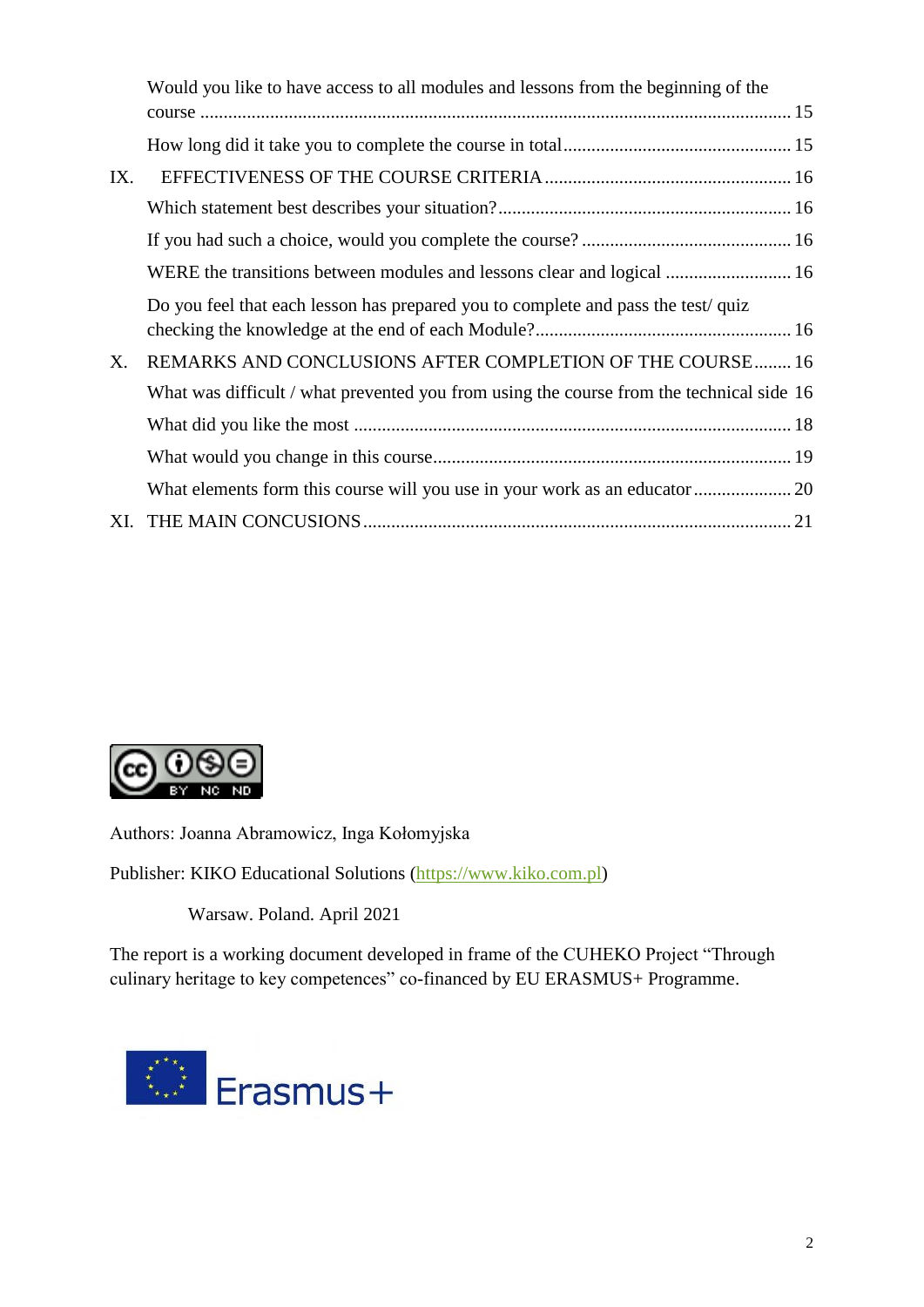## <span id="page-3-0"></span>I. INTRODUCTION TO THE EVALUATION RAPORT

The basic evaluation of the on-line teaching process in frame of the Project CUHEKO is prepared by the one of the Partnership partner organisation - KIKO Educational Solutions Ltd. and will to be delivered to the Project Coordinator.

## <span id="page-3-1"></span>THE SUBJECT AND SCOPE OF EVALUATION

The subject of the evaluation is the assessment of on-line teaching process prepared in frame of online teaching process of courses developed in Project "Through culinary heritage to key competences" (acronym: CUHEKO). The project is co-financed from the European Union Erasmus+ Programme.

The evaluation was taken in frame of Project's Intellectual Output (IQ5) for five courses covered by the project, in the subject of selected key competences:

- Digital competences
- Literacy competence
- Personal, social and learning to learn competence
- Entrepreneurship competence
- Intercultural competence

On-line courses, which are the subject of the basic evaluation are located on online platform, which allows for unrestricted access of users indicated by each partner organisation of the project.

The evaluation of on-line teaching process is based on the evaluation questions asked in the online enquiry that was answered by all participants that took part in each courses.

## <span id="page-3-2"></span>PARTICIPANTS OF THE SURVEY

Participants were users indicated by each Partner organisation, in total 15 participants from 4 countries: Poland, Finland, Slovenia, Cyprus.

#### <span id="page-3-3"></span>TYPE OF EVALUATION

Type of evaluation: on-going evaluation, internal and self-evaluation

#### <span id="page-3-4"></span>RECIPIENT OF THE REPORT

**Recipients of the report are**: The Project Leader **-** LGD Dolina Raby, Manager of IQ5 – CRC, as well as Project partners.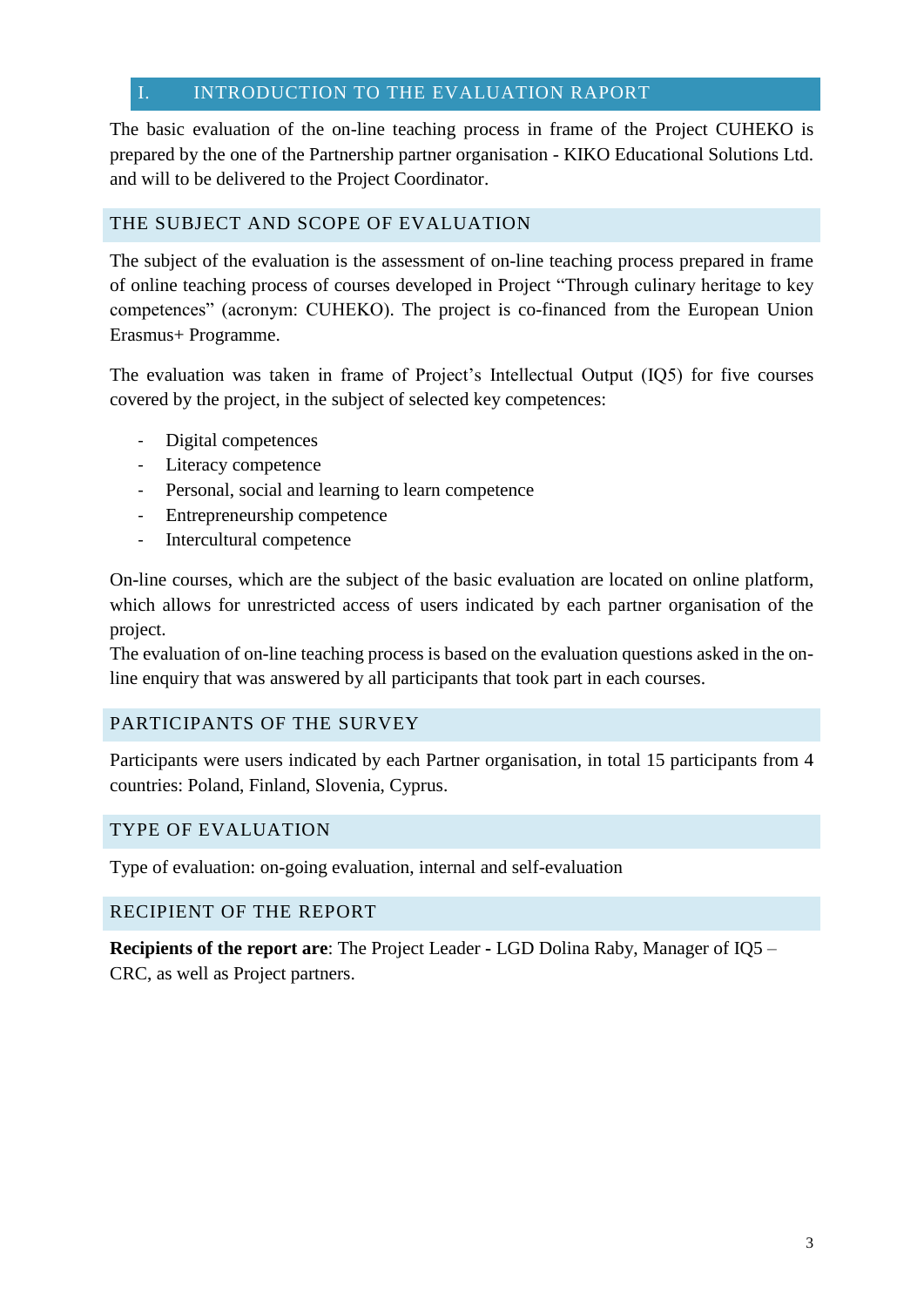## <span id="page-4-0"></span>II. THE MAIN GOAL OF THE EVALUATION

The main goal of the on-line teaching process evaluation was to deliver essential information for the improvement of intellectual output IQ5 of the project, which shall be used for delivery of products and results of the high quality.

# <span id="page-4-1"></span>III. CRITERIA OF EVALUATION

## **A. Utility**

(the evaluation how and to what extend each course is useful for the target group- adult educators, trainers)

## B. **Relevance / Adequacy**

(the assessment of the extent to which the course is adapted to the needs of the group of educators / trainers, how it develops their competences)

## C. **Attractiveness/ User-friendly approach**

(assessment of the course consistency, user satisfaction, evaluation of: communication within the course, ease of navigating the course and the platform, attractiveness of materials)

## **D. Efficiency/ Effectiveness of the course as a teaching tool**

(assessment to what extent the user was able to complete the course, assessment of the correctness of answers, time of using the course, technical errors).

Complete evaluation of effectiveness of the courses and platform can be performed by the CUHEKO platform administrator based on the IT data. In the point 9 ("Further suggestions") of the document we present suggestions on data and information that shall be available in the CUHEKO IT Platform that may be useful for evaluation of the effectiveness as well as platform utilisation.

## <span id="page-4-2"></span>FURTHER SUGGESTIONS FOR SELECTED EVALUATION CRITERIA

## **Suggestions to the further teaching process and courses evaluation process for 'efficiency criteria'**

Based on the data obtained from the CUHEKO platform IT managers, following information may be useful for the Project Leader to conduct further evaluation process of the IQ activity:

- What was the average time it took user to complete the course from logging in to completion?
- Is the time of using the course related to the experiences of using various formulas of on-line education? (if available)
- In which places / lessons did participants take breaks from activity most often?
- Can participants track their progress during the course? There was no preview window in the lesson, only visible after exiting the course.
- Is a map or index of course elements available in the course? Table of contents - where can the user find the road-map of the course?
- What is the average grade of the tests performed in the course?
- What is the correlation of the grade and the course completion time (if available)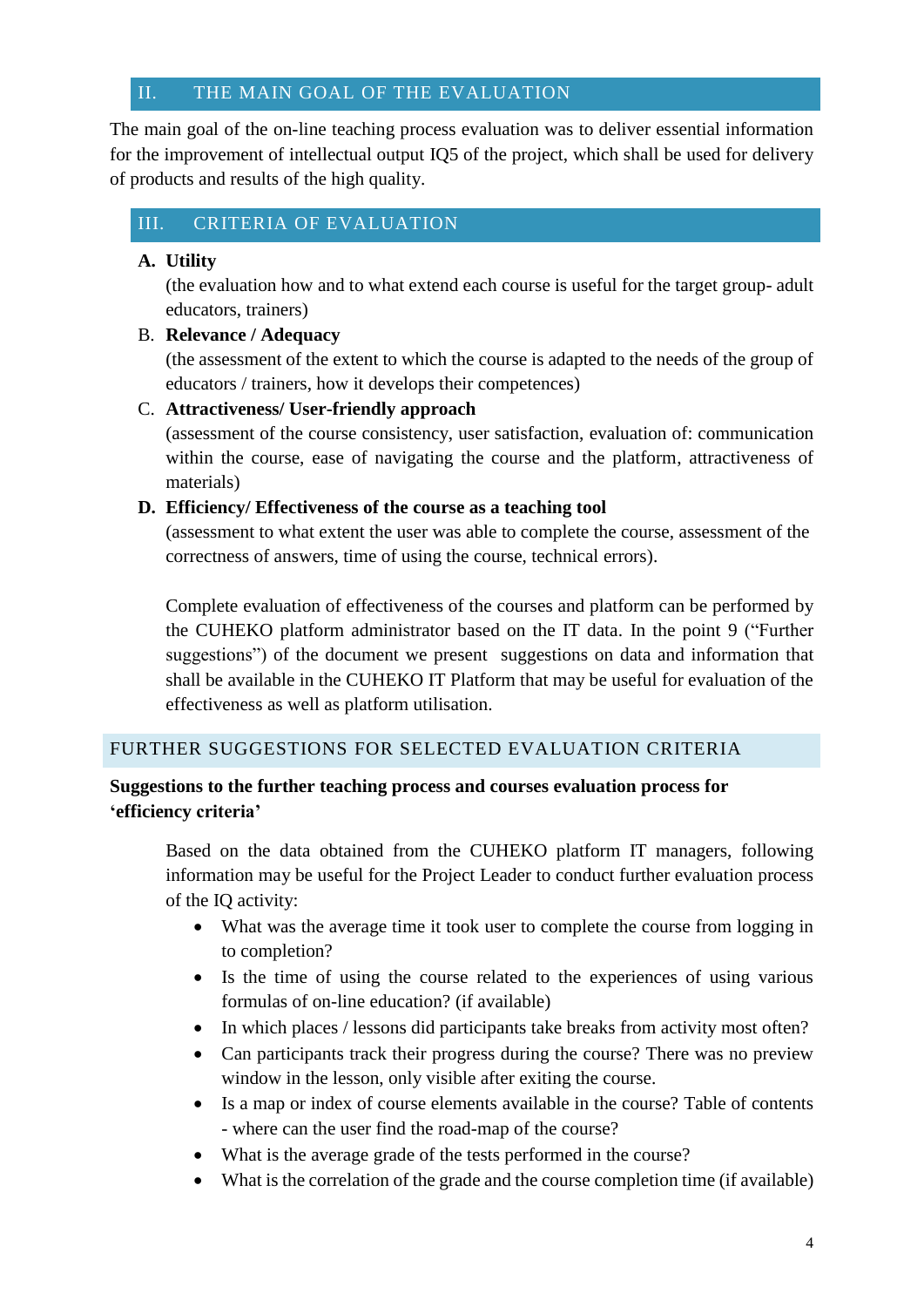## <span id="page-5-0"></span>FORM OF EVALUATION

- 1. **Evaluation form:** on-line questionnaire was filled in after completing each course by users, described in point "Participants of the survey" of the document.
- 2. **Evaluation questions**: presented in evaluation questionnaire.
- 3. **Evaluation rapport** from Courses' teaching process is based on the data received from questionnaires filled in by users described in the point "Participants of the survey" of the document.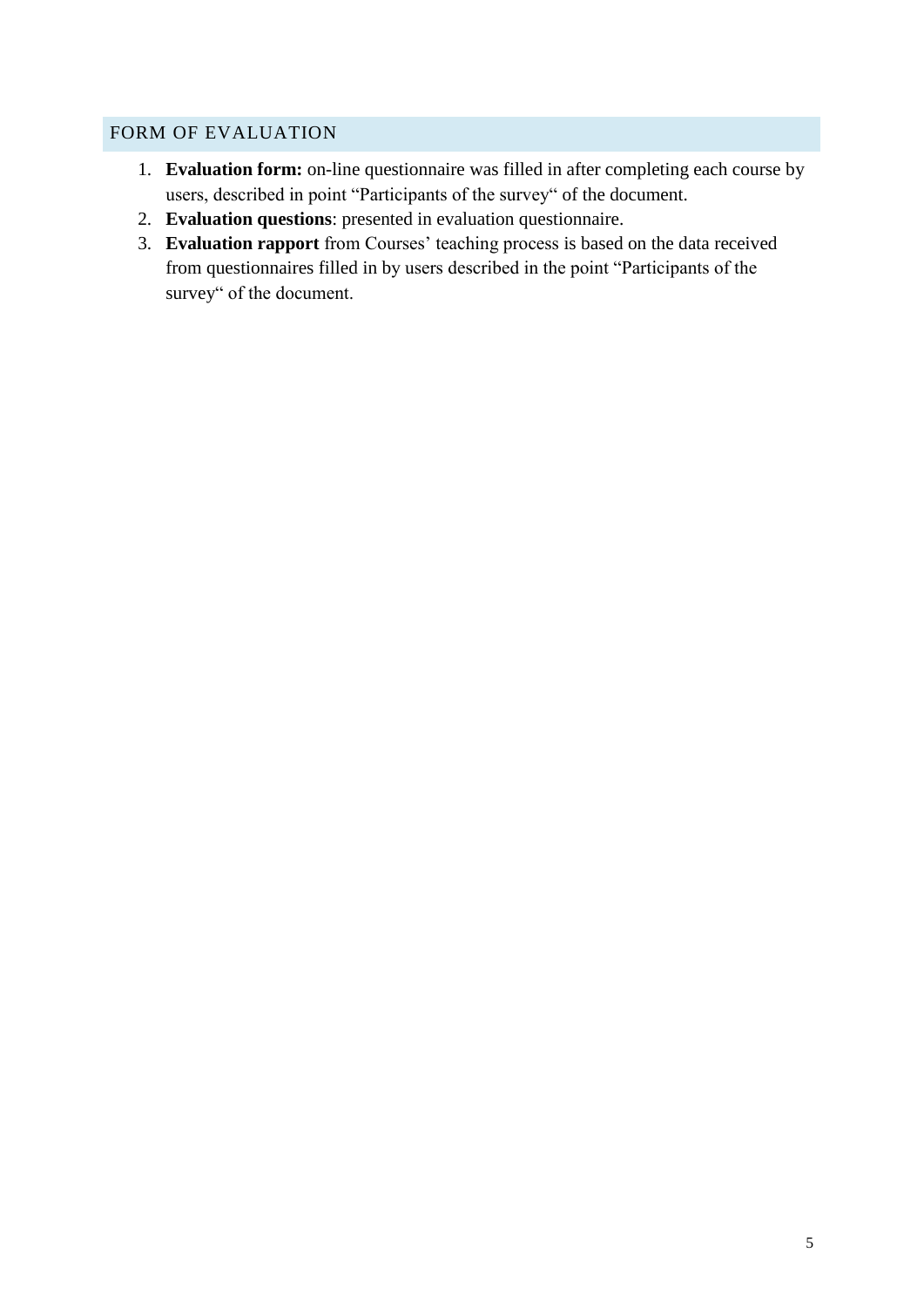# <span id="page-6-0"></span>IV. DESCRIPTION OF THE EVALUATION OF ON-LINE TECHING **PROCESS**

The report presents outcomes of ongoing evaluation of on-line courses, that has been developed in frame of the CUHECO project "Through culinary heritage to key competences" co-financed by the European Union ERASMUS+ Programme.

The report is based on the survey, which the main aim was to help the project team to evaluate on-line courses dedicated for adult educators / trainers in selected key competences covered by the project.

The evaluators taken the educator's perspective when they answered the questions from the survey. The survey was completed by 27 participants- testers, who were designated by each organisation, representing all partner organizations taking part in the project. The evaluation and research was completed in period March-May 2021.

The respondents' feedback on the course content, methods used, visual appeal and ease of use will help improve project's courses and will make them better suited to the target audience's needs and expectations.

The report is divided on a few parts –adequately to parts of the survey as well as evaluation criteria. The results are presented below collectively.

Answers for open ended questions are presented broken down for each course separately. We quote the comments and opinions of the respondents to avoid the distortion and wrong interpretations and give the fullest sense of them. We believe that those citations will be the most valuable feedback for the authors of each course.

The questionnaire was used to for the evaluation of following on-line courses:

- Digital competence
- Literacy competence
- Entrepreneurship competence
- Personal, social and learning to learn competence
- Intercultural competence

Let us invite you to the main findings of the mentioned evaluation, which are presented in a logic and structure of questionnaire used for a survey.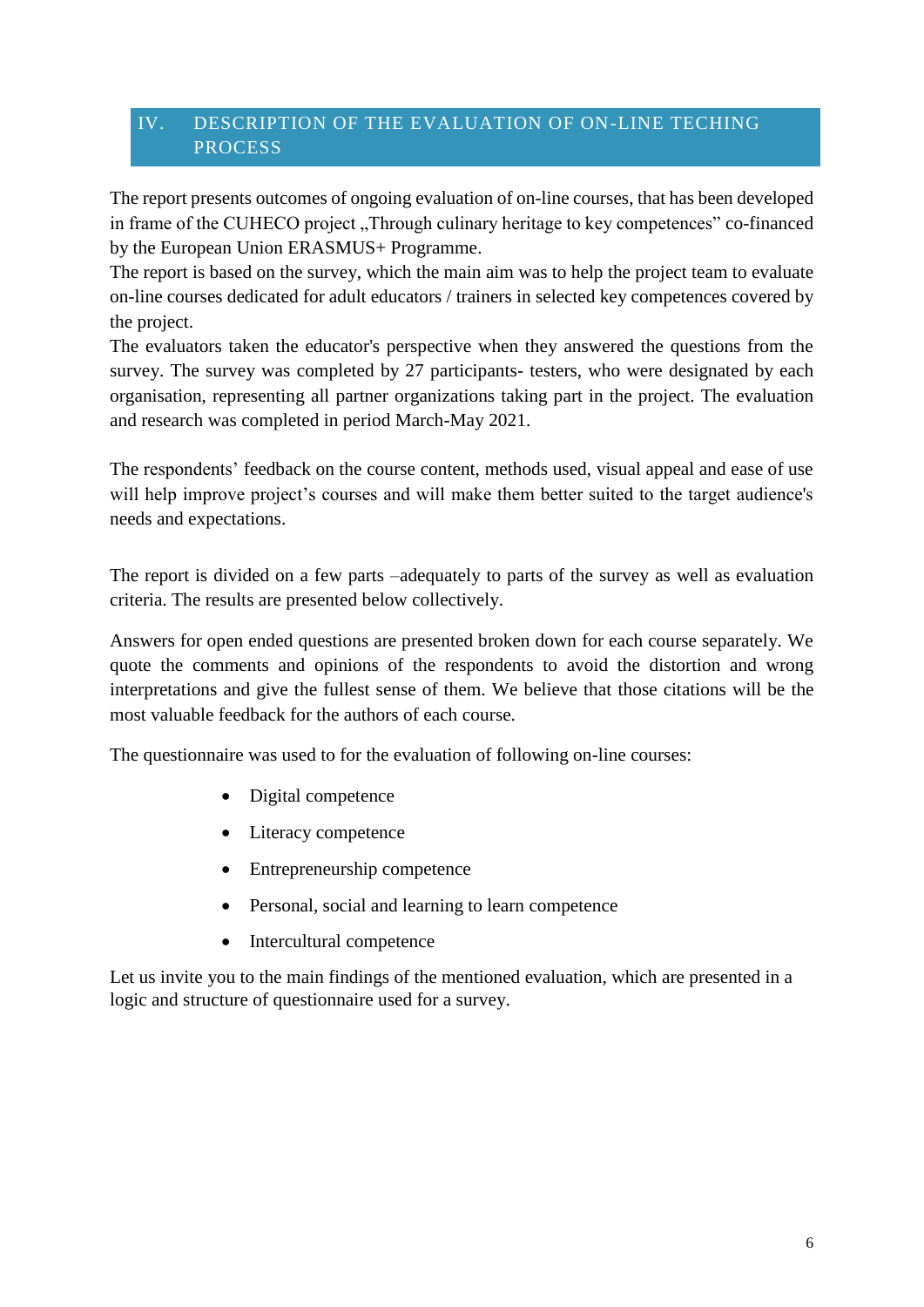## <span id="page-7-0"></span>V. GENERAL INFORMATION ON RESPONDENTS

# <span id="page-7-1"></span>EXPERIENCE OF RESPONDENTS AS AN EDUCATOR / ADULT TRAINER (IN YEARS)

| Value         | <b>Percent</b> | <b>Responses</b> |
|---------------|----------------|------------------|
| $0-2$ years   | 11,1%          |                  |
| $3-5$ years   | 22,2%          |                  |
| above 5 years | 66,7%          | 18               |
| Totals        |                |                  |

The result about the experience as an educator /adult trainer are presented below:

- $\div$  I participated in 1-2 webinars 3 responses
- $\div$  I participated in 1-2 on-line courses 3 responses
- $\div$  I participated in more than 2 on-line courses 18 responses
- $\div$  I completed at least 1 online course ending with a certificate 10 responses
- $\cdot \cdot$  I created my own on-line e-learning course 11 responses

In conclusion that is evidence that a large number of respondents were experienced trainers and educators.

# <span id="page-7-2"></span>VI. UTILITY CRITERIA

# <span id="page-7-3"></span>PLEASE RATE THE OVERALL CONTENT-RELATED USEFULNESS OF THE COURSE FOR YOU AS A TRAINER / EDUCATOR



The graph illustrates that for almost 30% the content of the course was high usefulness but near the half of them was uncertain or undecided.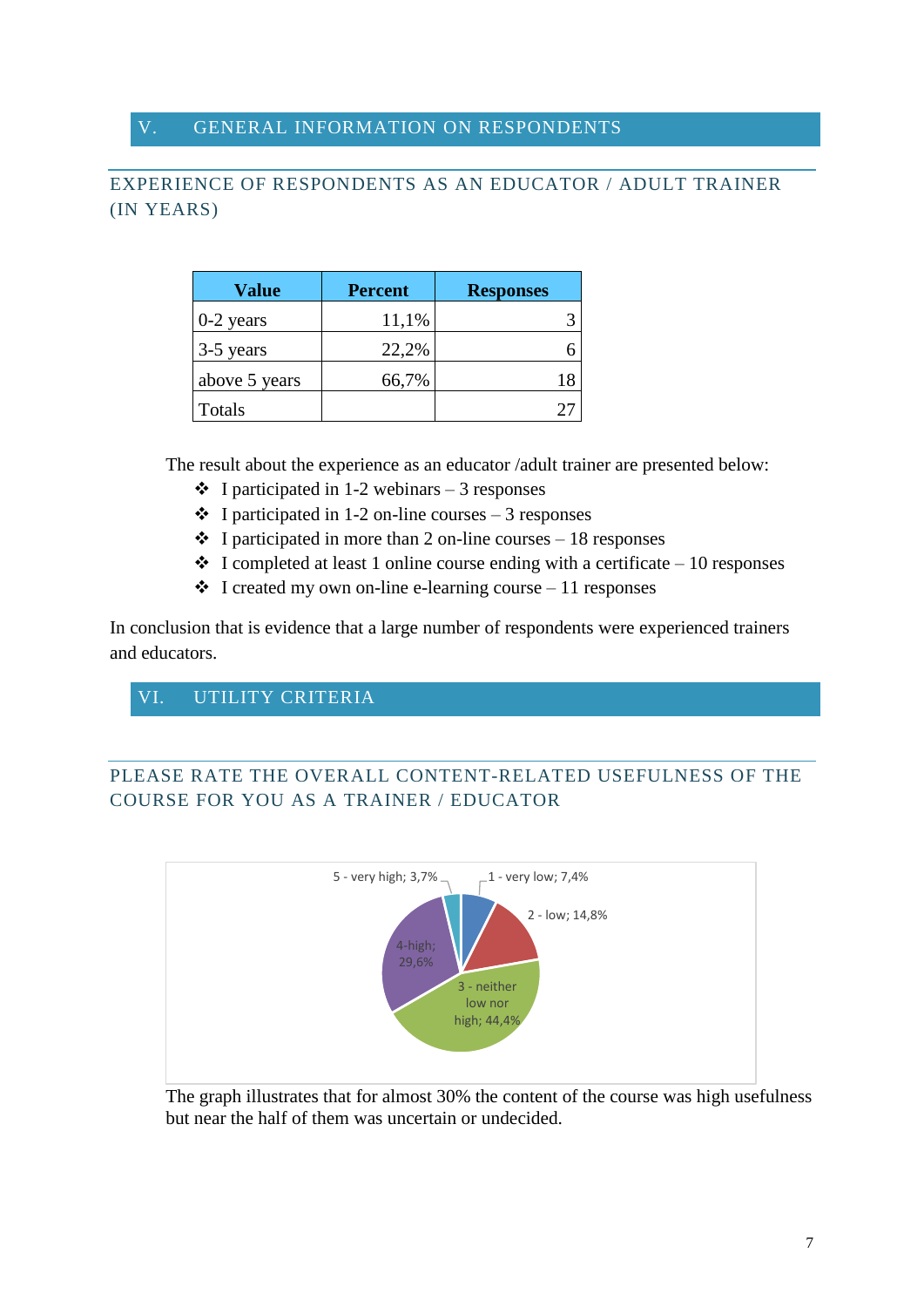<span id="page-8-0"></span>TO WHAT EXTENT IS THE COURSE STRUCTURE CLEAR AND LOGICAL?



For more than a half respondents the structure of the course was rather clear and logical, but near a 40% said hard to say. It means that they are not certain of clearness of structure.

# <span id="page-8-1"></span>TO WHAT EXTENT WERE THE PROPOSED EXERCISES IN THE COURSE USEFUL / HELPFUL FOR YOU?



Similarly, in opinion near the 40% educators the exercise which contain the courses are rather helpful but only for 4% of them these are very helpful.

As the most helpful they judge: presentations 13 respondents, videos – 14 respondents, exercises – 14 answers, mini lecturers – 4 responses, auxiliary/ additional materials (in PDF) – 5 answers, self-reflection exercises – 4 responses, knowledge tests – 4 answers.

## <span id="page-8-2"></span>WHICH CONTENT OR LESSON FROM THE COURSE WAS THE MOST INTERESTING FOR YOU? WHAT DO YOU REMEMBER THE MOST?

We present the results broken down into each course.

#### **a. Responses for Digital competence course:**

- $\rightarrow$  exercises.
- $\rightarrow$  photos recognition
- $\rightarrow$  I remember mostly the image manipulation one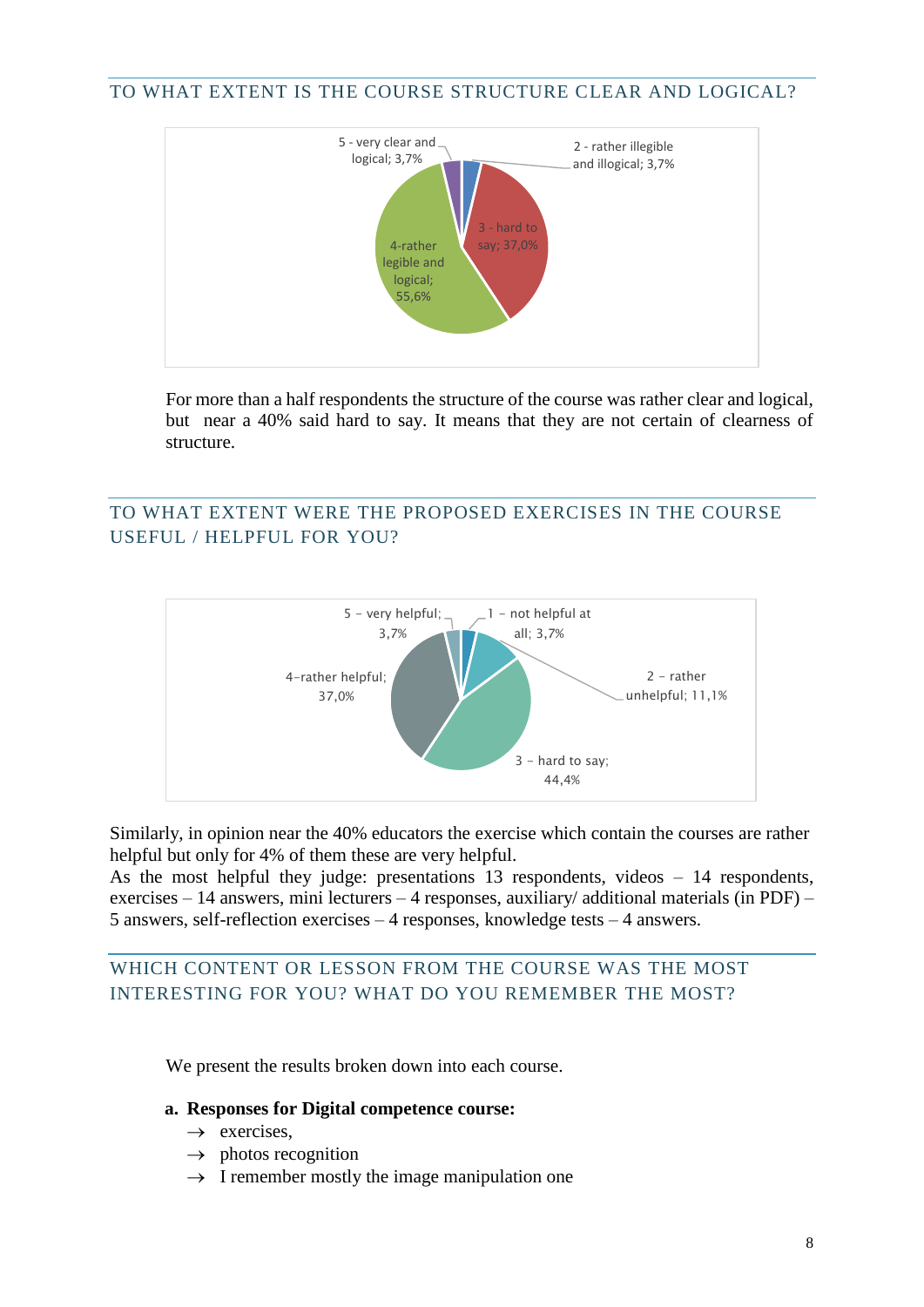- $\rightarrow$  introduction to the course
- $\rightarrow$  For me the most useful were ethical and legal rights. Interesting were also security issues of digital technologies

## **b. Responses for Entrepreneurship competence course:**

- $\rightarrow$  The videos and the presentations
- $\rightarrow$  Lesson 3
- $\rightarrow$  content not accessible beyond Intro
- $\rightarrow$  videos and exercises
- $\rightarrow$  videos and exercises on the market and its features and team collaboration and self-management

#### **c. Responses for Intercultural competence course:**

- $\rightarrow$  Generally the videos were the most interesting part
- $\rightarrow$  Module 2: Culinary heritage of four countries
- $\rightarrow$  Our daily bred section was well done and interesting
- $\rightarrow$  reading about the culinary heritage of different countries
- $\rightarrow$  Materials about various cuisines

## **d. Responses for Literacy competence course:**

- $\rightarrow$  Elements of style
- $\rightarrow$  Presentations (x 2)
- $\rightarrow$  The most interesting was module 1 which was very good entry point to the subject and explained in a practical way what literacy competences are and why are important in adult education and why important is to develope them all life.
- $\rightarrow$  authentic materials comparison of communication styles of two famous chefs
- $\rightarrow$  Sections with videos by Jamie Oliver and Nigel Slater's. They were easy to look at and understand. In terms of language teaching, a very perceptive presentation of two different examples. The quality and similarity of the course was also remembered. Likewise, instructional videos well aimed at educators and students.

#### **e. Responses for Personal, social and learning to learn competence course:**

- $\rightarrow$  First
- $\rightarrow$  I enjoyed this course very much throughout
- $\rightarrow$  recipe
- $\rightarrow$  Exercises based on selection options
- $\rightarrow$  it is difficult to assess the content of the course, as the navigation through the course is very unintuitive and there was no access to majority of modules of the course.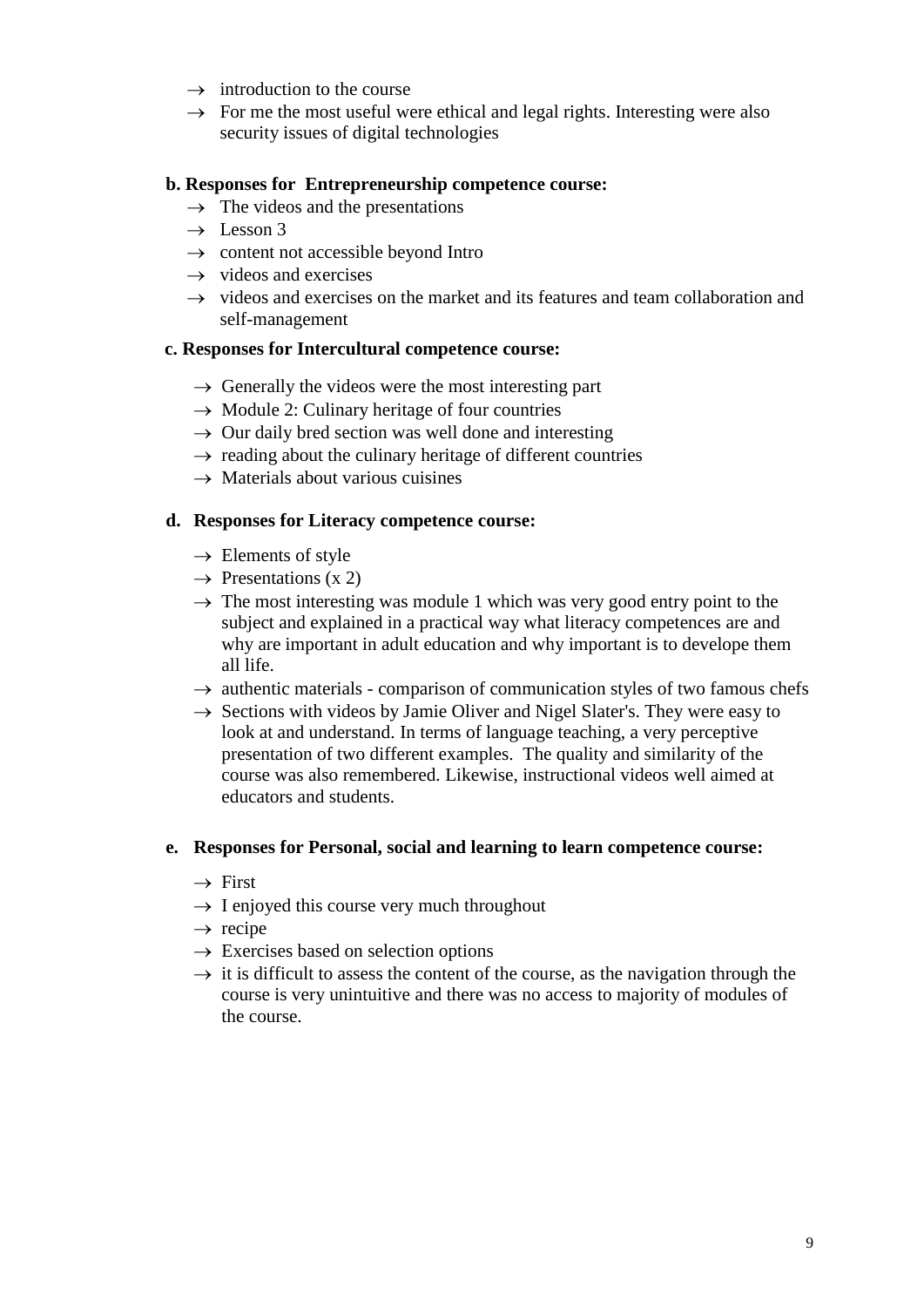## <span id="page-10-0"></span>VII. RELEVANCE / ADEQUACY CRITERIA

# <span id="page-10-1"></span>HAS THE LEVEL OF ADVANCEMENT OF THE CONTENT BEEN ADEQUATE TO YOUR NEEDS AS AN EDUCATOR/ TRAINER

For 21 respondents the content is adequate to their needs and for 6 of them not.

#### **Additional comments for Digital competence course:**

- Did not see something new.

- I think it jumps very quickly from general knowledge to very in depth subjects
- Lack of skills, knowledge and attitude set for digital competences

#### **Additional comments for Entrepreneurship competence course:**

- The exercises were too focus on the cooking side and missed the point of the content
- Content not accessible beyond Intro

## **Additional comments for Literacy competence course:**

- Because of the submitted assessments that didn't receive any feedback on

# <span id="page-10-2"></span>TO WHAT EXTENT WILL YOU APPLY THE METHODS PROPOSED IN THE COURSE IN YOUR WORK?



This chart presents respondents' answers to a question about applying the methods. Near the half of them said they are not sure but only 4% will definitely not use it.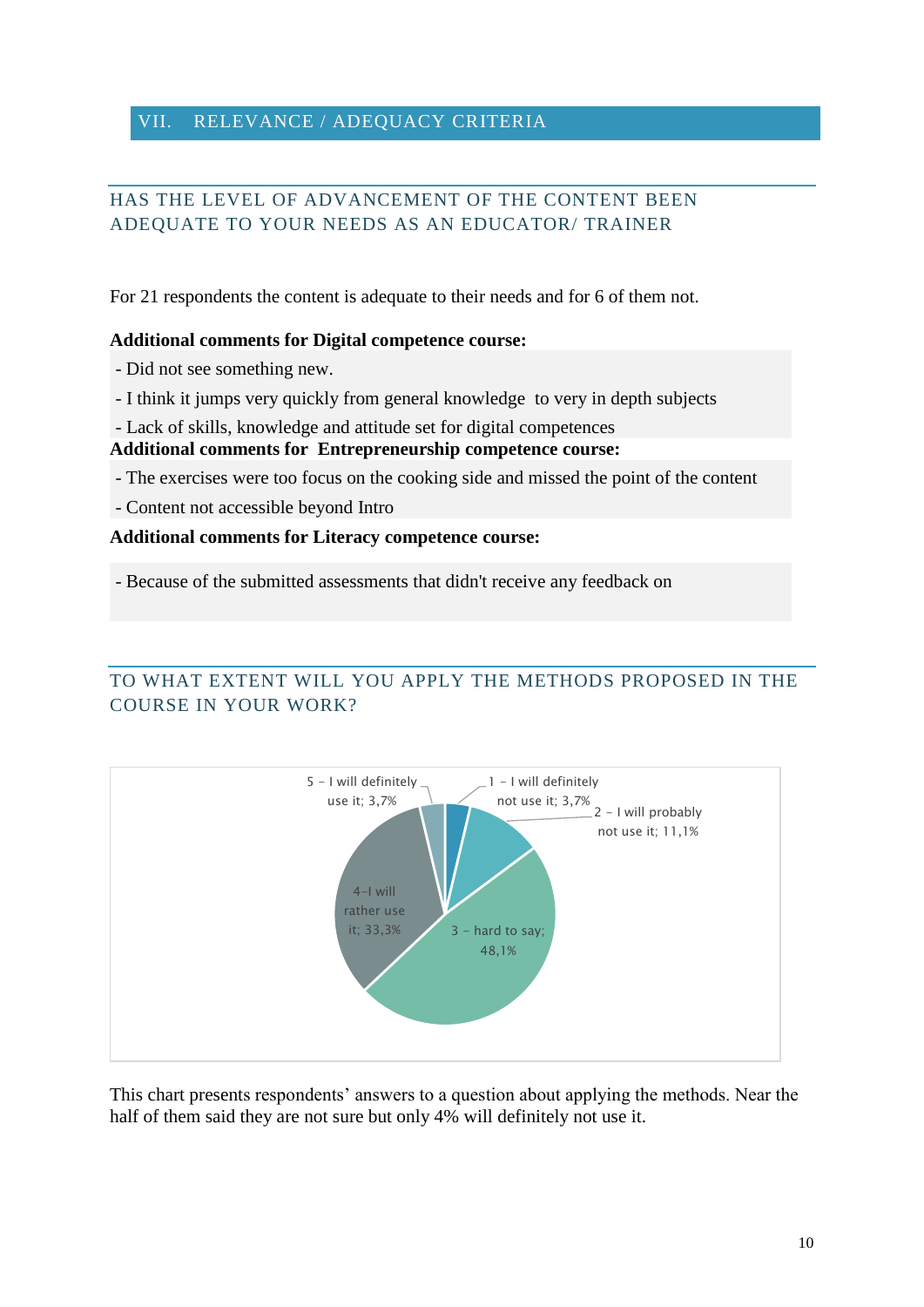# <span id="page-11-0"></span>WOULD YOU USE THE CONTENT AND/OR MATERIALS PROPOSED IN THE COURSE IN YOUR WORK?



The very important conclusion is that more than a half of respondents will rather use the content and materials proposed in the course.

## <span id="page-11-1"></span>WHO WOULD YOU RECOMMEND THIS COURSE TO?

We present the recommendations and comments of the respondents broken down into each course:

#### **a. Responses for Digital competence course:**

- $\rightarrow$  NGO educators
- $\rightarrow$  People with low knowledge on basic digital thematologies.
- $\rightarrow$  To people without much knowledge in terms of digital competences
- $\rightarrow$  IT educators who provide courses for adults
- $\rightarrow$  It looks that the course is dedicated rather to people with shortage of digital competences than to educator. The methodology of teaching adults with shortage of digital competence was missing. Therefore the course would be good for adults that do not have such competence.

#### **b. Responses for Literacy competence course:**

- $\rightarrow$  Not trainers, I would say normal adults who want to expand their knowledge
- $\rightarrow$  People with low literacy skills
- $\rightarrow$  as an introduction training
- $\rightarrow$  I would recommend the course to educators working in NGO with adult people in different projects and activities, trainers working with social economy entities, fair trade trainers and educators, global economy trainers and educators
- $\rightarrow$  to educators in areas with need of improving basic to moderate literacy skills among the population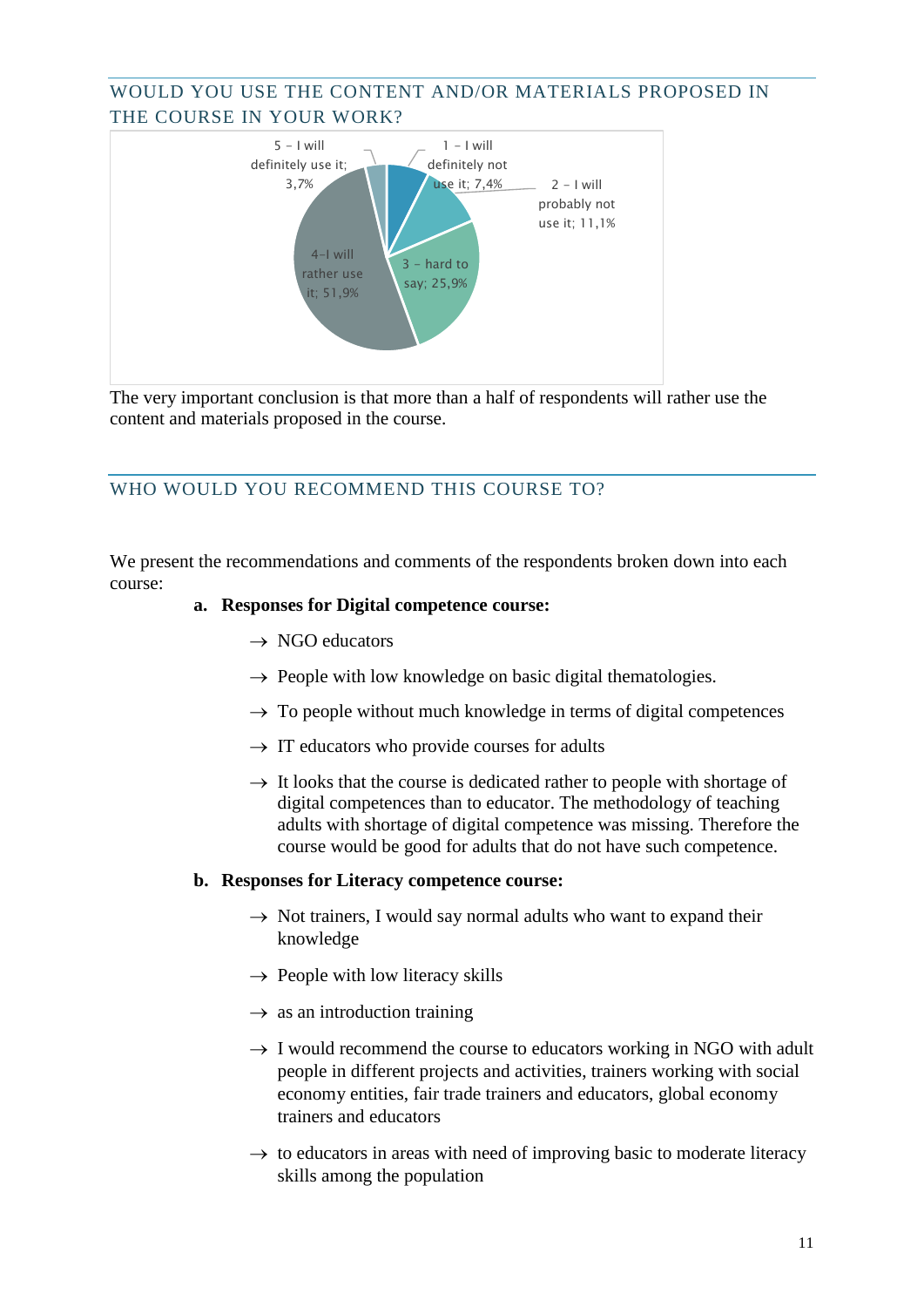## **c. Responses for Entrepreneurship competence course:**

- $\rightarrow$  to people that need to enhance their skills in entrepreneurship, motivating them to start a new business.
- $\rightarrow$  People who want to learn the basics about Entrepreneurship
- $\rightarrow$  hard to say as content is not accessible beyond the Intro section
- $\rightarrow$  to not repeat exercises from previous courses
- $\rightarrow$  to trainers, educators, teachers. maybe adults looking for upgrade of an education

## **d. Responses for Personal, social and learning to learn competence course:**

- $\rightarrow$  I don't know
- $\rightarrow$  Any trainer and I would suggest to shift the material according to the subject they are teaching.
- $\rightarrow$  Everybody
- $\rightarrow$  Adult educators and also youth educators
- $\rightarrow$  it is very difficult to access methodology and overall content as the whole course was not visible, I has access only to some apart of the course - intro and module 1,2

## **e. Responses for Intercultural competence course:**

- $\rightarrow$  it was not engaging due to the high volume of assessments needed
- $\rightarrow$  Trainers who are interested in culture.
- $\rightarrow$  For adult education centres, this could be a good course.
- $\rightarrow$  to educators of IC competence delivering course to lower to intermediate levels Adult education especially in rural area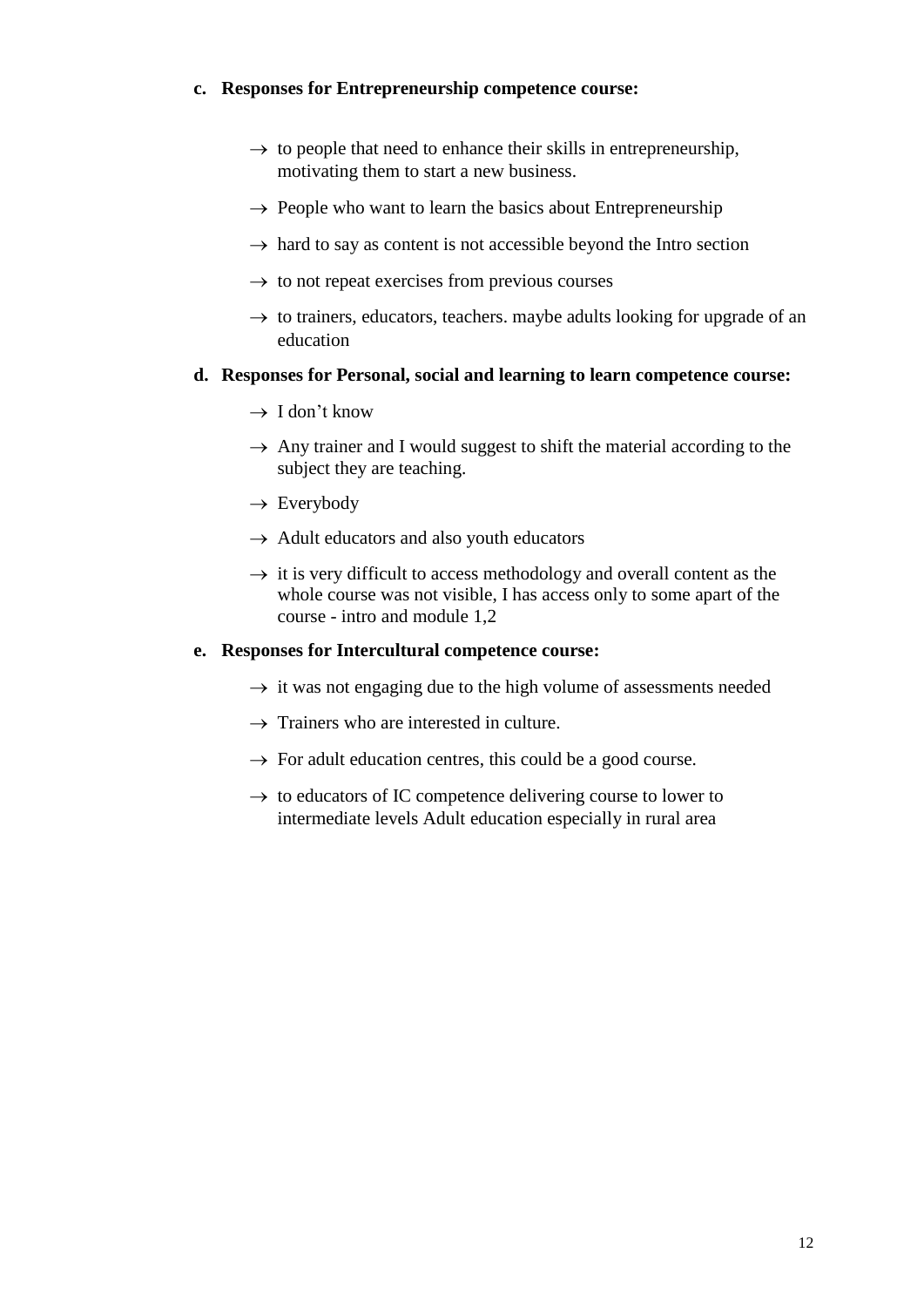## <span id="page-13-0"></span>VIII. ATTRACTIVENESS / USER-FRIENDLY CRITERIA

# <span id="page-13-1"></span>TO WHAT EXTENT IS THE COURSE MENU READABLE/ CLEAR/ INTUITIONAL TO YOU?



For more than an half of educators the menu of the courses is rather legible and clear. But the most important result is that for 15% the menu is rather or very illegible and unclear. It means that it also would be unclear for a number users.

It needs to be highlighted that the respondents are very experienced educators and trainers, also part of them are the authors, but the users in future could not be so good oriented in on-line courses. It appears that the menu need some corrects.

# <span id="page-13-2"></span>TO WHAT EXTENT ARE THE RULES OF WORK DURING THE COURSE UNDERSTANDABLE TO YOU?



Similarly, the rules of the courses seem to be not so understandable as should be. For near of 15% of respondents they are very or rather incomprehensible. But it's also good feedback, that for 22% the rules are clear.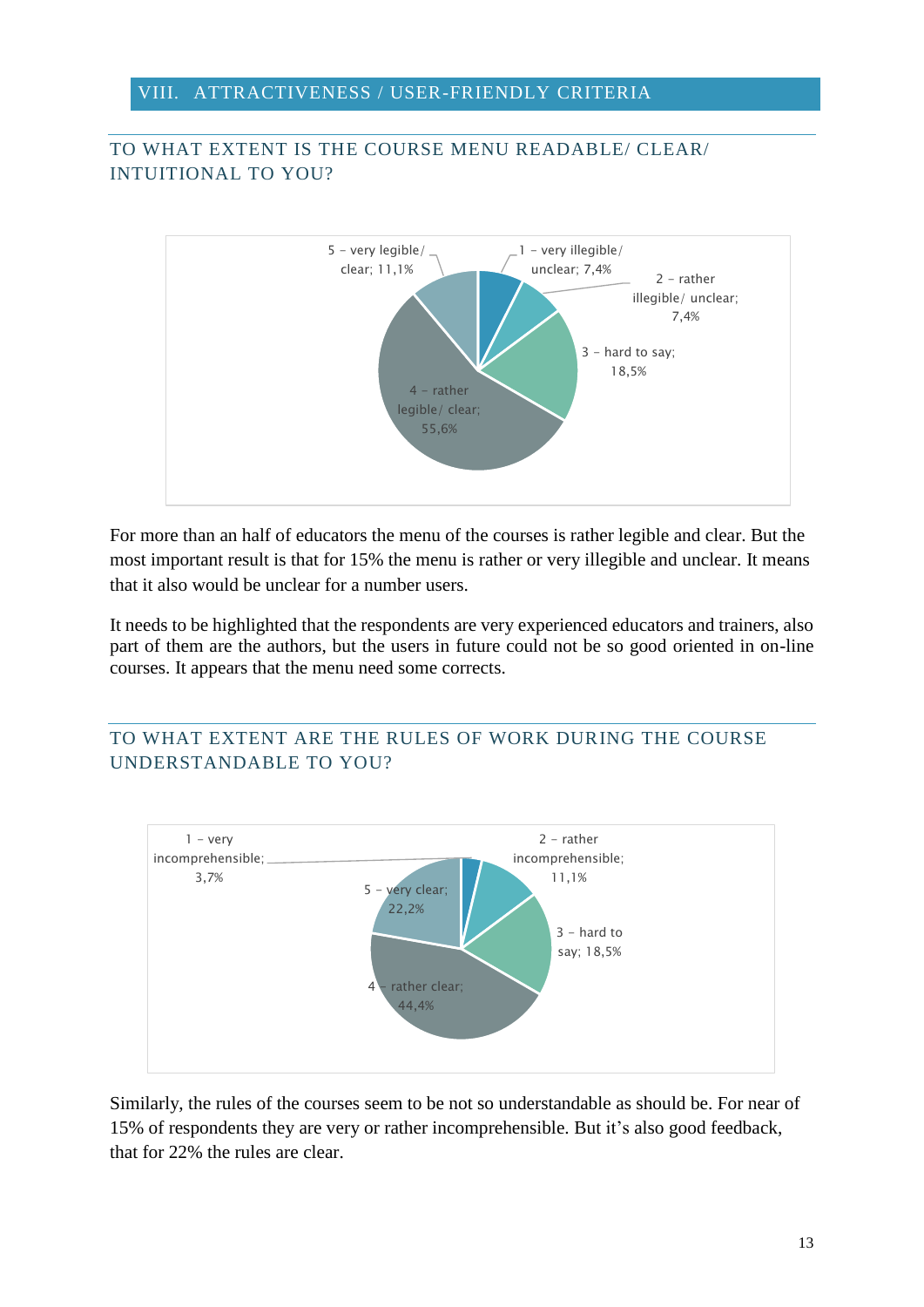# <span id="page-14-0"></span>TO WHAT EXTENT ARE THE LANGUAGE INSTRUCTIONS REGARDING TASKS AND EXERCISES CLEAR TO YOU



# <span id="page-14-1"></span>TO WHAT EXTENT IS THE NAVIGATION OF MODULES AND LESSONS LOGICAL / INTUITIVE FOR YOU



More than 20% of respondents said that the navigation of modules and lessons wasn't logical and intuitive. Only for 7% of them the navigation was very intuitive. These figures may reflect the general problem with navigation of modules and lessons which is rather unclearly.

# <span id="page-14-2"></span>IS THE INTERFACE AND GRAPHICS USED AESTHETIC AND ARE IT CONDUCIVE TO USING THE COURSE



Near the half of the respondents said that the interface and graphics is very or rather aesthetic and it conducive to use the course. Requires reflection that one third of the respondents said hard to say about the aesthetic and encouragement of the interface.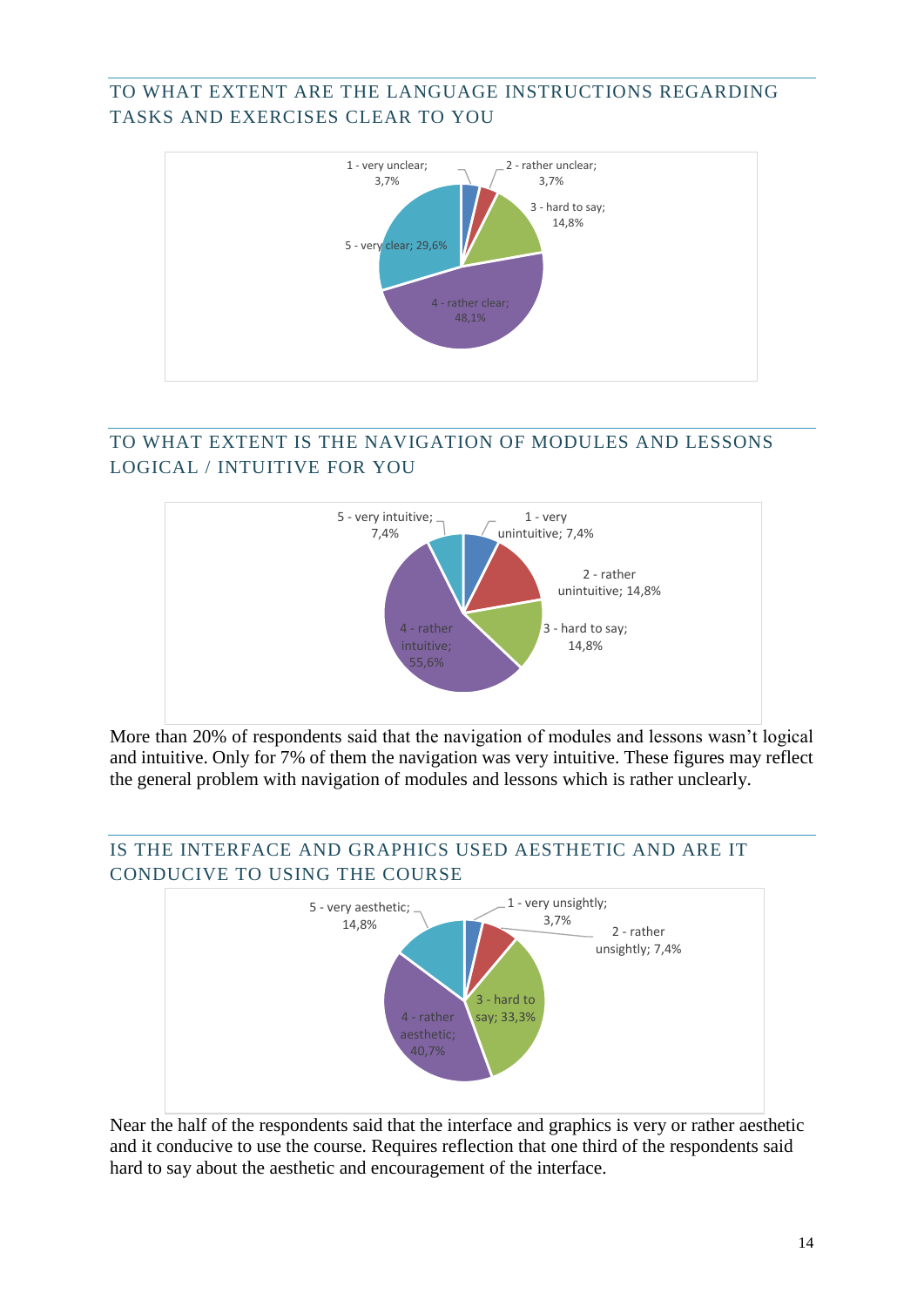# <span id="page-15-0"></span>IS THE DURATION OF LESSONS ADEQUATE AND ALLOWS FOR THE FLUENT PASSAGE OF THE MATERIAL AND THE COMPLETION OF EXERCISES?



The graphs illustrated that for near half of the respondents the duration of the lesson is adequate and allows for the fluent passage of the material. But also important is – the more than one third is unconvinced about appropriateness of the duration. Putting it together with the result of other answers on the courses user-friendly and duration, lessons and whole courses seem to be too long.

# <span id="page-15-1"></span>WOULD YOU LIKE TO HAVE ACCESS TO ALL MODULES AND LESSONS FROM THE BEGINNING OF THE COURSE

A significant majority 88,9% of the respondents (24 out of 27 total participants), stated that they would like to have an access to all modules and lessons from the beginning of the course, in all courses tested**. Therefore it is advisable to consider turning on this functionality for all courses in frame of the project.**



#### <span id="page-15-2"></span>HOW LONG DID IT TAKE YOU TO COMPLETE THE COURSE IN TOTAL

For around one third completing the course taken 4-6 hours, and for near 20% taken more than 6 hours. It seems to be too long and too overloaded.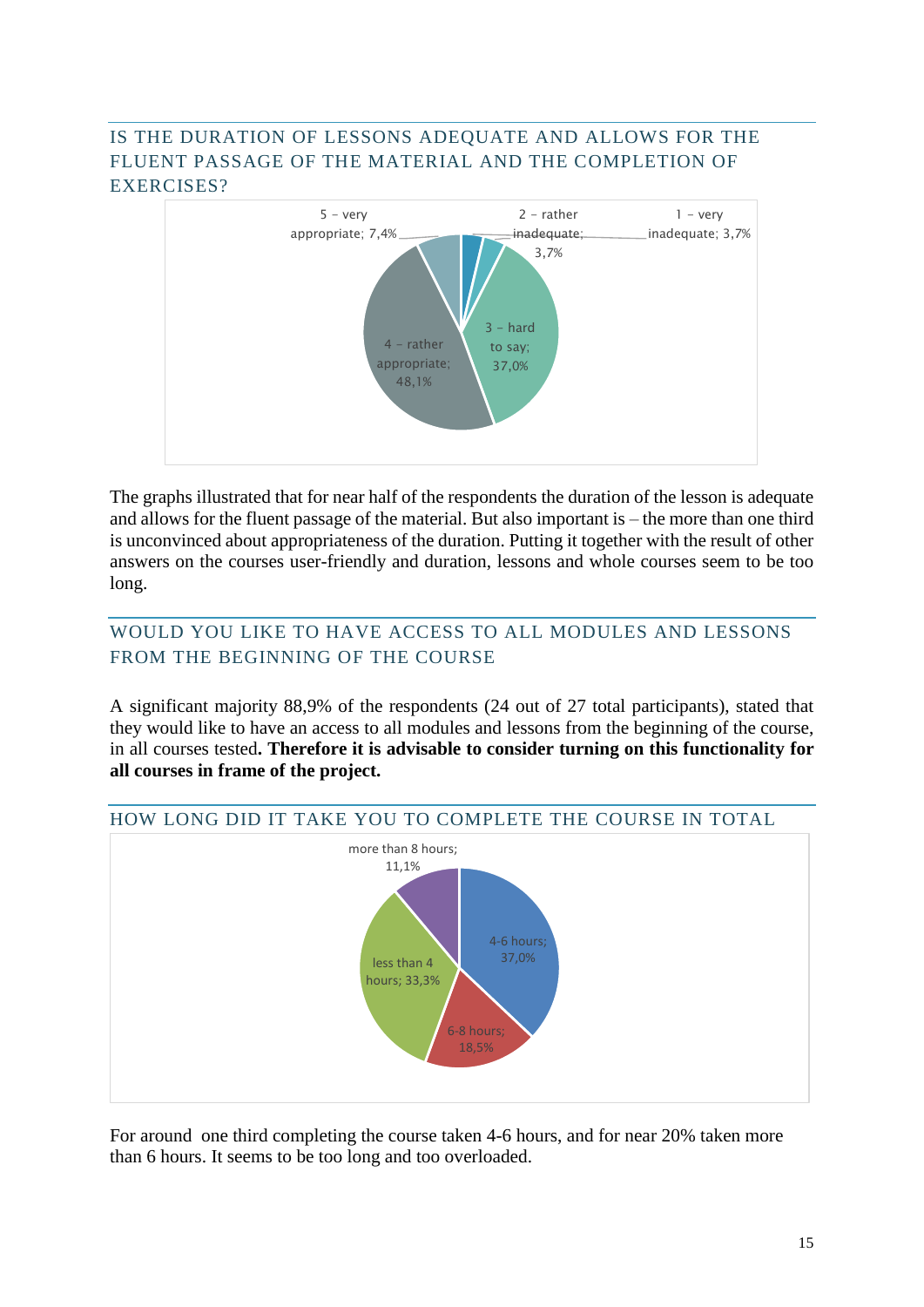#### <span id="page-16-0"></span>IX. EFFECTIVENESS OF THE COURSE CRITERIA

<span id="page-16-1"></span>

The half of the respondents completed the course at one time, but more than 40% completed it in 3-4 stages.

## <span id="page-16-2"></span>IF YOU HAD SUCH A CHOICE, WOULD YOU COMPLETE THE COURSE?

The very good feedback is that the most of respondents (24 respondents out of 27 participants) would like to complete the course again, **which means, that despite of technical problems of a platform, courses were interesting and engaging for participants of evaluation**.

# <span id="page-16-3"></span>WERE THE TRANSITIONS BETWEEN MODULES AND LESSONS CLEAR AND LOGICAL

For more of the respondents (17 people) the transitions are clear and logical but for 10 people are not clear. It means that some transitions need the corrects.

# <span id="page-16-4"></span>DO YOU FEEL THAT EACH LESSON HAS PREPARED YOU TO COMPLETE AND PASS THE TEST/ QUIZ CHECKING THE KNOWLEDGE AT THE END OF EACH MODULE?

A significant majority of respondents 85,2% (23 participants) stated that the lessons have prepared them to complete and pass the tests and quizzes checking knowledge at the end of each module.

# <span id="page-16-5"></span>X. REMARKS AND CONCLUSIONS AFTER COMPLETION OF THE COURSE

<span id="page-16-6"></span>WHAT WAS DIFFICULT / WHAT PREVENTED YOU FROM USING THE COURSE FROM THE TECHNICAL SIDE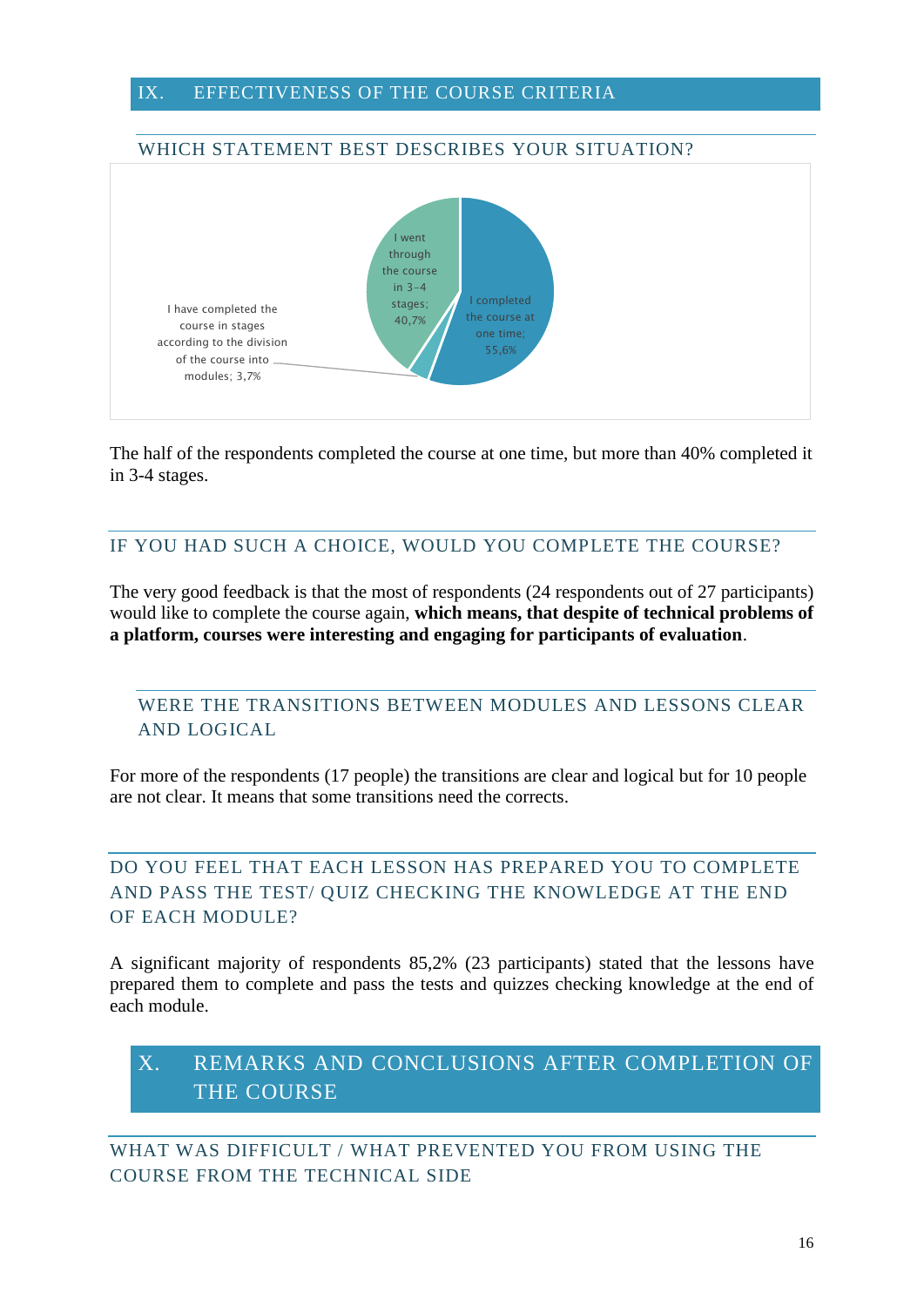# **1. Responses for Digital Competence course:**

- $\rightarrow$  Long explanations
- $\rightarrow$  Generally, once you learn how to use the platform it goes smoothly.
- $\rightarrow$  The fact that you have to go back upon finishing each module
- $\rightarrow$  lack of clear instruction between the modules
- $\rightarrow$  the course navigation is unintuitive. after completing some lessons or tasks, a link to the next section of the course does not appear immediately. it requires manual refreshment of the webpage. In some points I thought that the lesson was over, after refreshment or going to menu in the right column new tasks appeared. it was very confusing and not-motivating.

# **2. Responses for Entrepreneurship Competence course:**

- $\rightarrow$  Exercises need fine tuning.
- $\rightarrow$  The structure of some of the exercises that clearly could have had more than one answers content not accessible beyond Intro There is no clear transition between lessons and tasks
- $\rightarrow$  some English terminology related to the market or organisation of the cuisine was demanding but I also learnt a lot

## **3. Responses for Intercultural competence course:**

- $\rightarrow$  too many assessments
- $\rightarrow$  The submissions who are not useful since you don't receive any feedback back.
- $\rightarrow$  I was disturbed by the technical quality of the implementation of the course content. The technical and content quality of the presentations varied greatly and some of the presentations were very difficult to read due to colour contrasts. Also, I didn't like the fact that all the material has to be loaded on my own machine, is it safe? It was also immensely disturbed by the fragmentation of the videos.
- $\rightarrow$  1.uploading tasks/assignments seems unsuitable; 2. videos should be embedded, not as downloadable mp4 files; 3. ppt presentations should have a form of a video or at least a pdf, not a downloadable ppt (see M1).
- $\rightarrow$  save changes and confirm all the time the same instructions

## **4. Responses for Literacy competence course:**

- $\rightarrow$  That I had to refresh every time
- $\rightarrow$  generally is straight forward
- $\rightarrow$  To come back to the list of modules and jump the next module
- $\rightarrow$  downloadable mp4 files and small pictures
- $\rightarrow$  when I finished the module, you did not get ahead but always had to apply for the course and from that I got to choose the next module

## **5. Responses for Personal, social and learning to learn competence course:**

- $\rightarrow$  I didn't encounter any difficulties
- $\rightarrow$  nothing it was pretty easy
- $\rightarrow$  lack of clear transition between lessons and task and necessary to come back to the main menu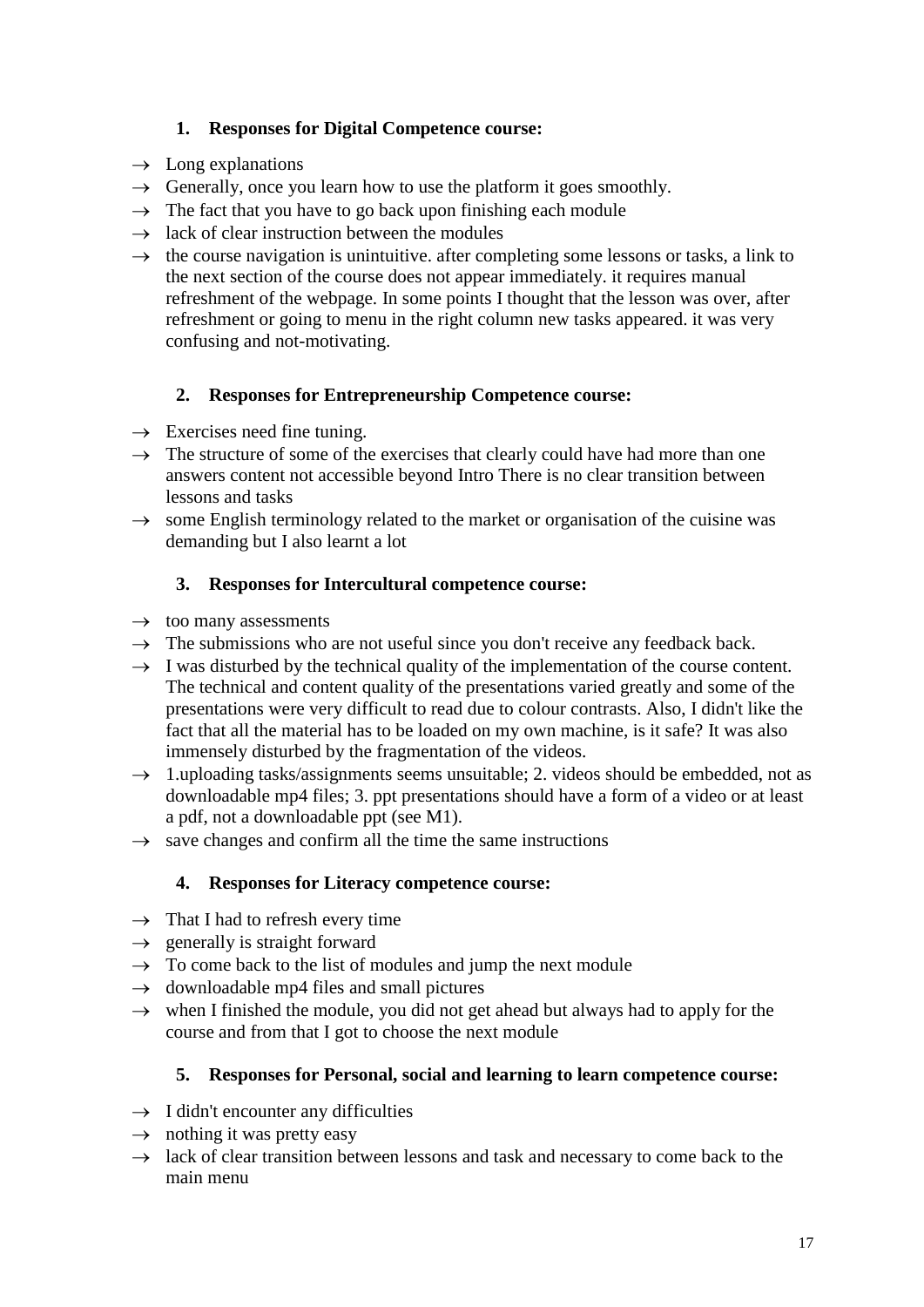$\rightarrow$  technical issues, visibility of modules beyond initial part and two modules. problems with accessibility of the whole course, lack of links between lessons, not intuitive transfer from one lesson of the module to another one

## <span id="page-18-0"></span>WHAT DID YOU LIKE THE MOST

## **a. Responses for Digital Competence course:**

- $\rightarrow$  intuitiveness
- $\rightarrow$  It applied the food element in the course which is relevant to the project
- $\rightarrow$  I enjoy some of the information
- $\rightarrow$  Searching and analyse recipes
- $\rightarrow$  The content of the course was interesting and delivered some good knowledge

#### **b. Responses for Entrepreneurship Competence course:**

- $\rightarrow$  It introduced the terms of entrepreneurship in an easy way
- $\rightarrow$  Lesson 4
- $\rightarrow$  content not accessible beyond Intro
- $\rightarrow$  Videos and exercises videos, exercises, subject of team collaboration and business development

## **c. Responses for Intercultural competence course:**

- $\rightarrow$  videos
- $\rightarrow$  The images
- $\rightarrow$  What I liked most was the section that talked about bread and its importance. That section was relatively well implemented.
- $\rightarrow$  content of some reading materials and some videos
- $\rightarrow$  materials about various cuisines

## **d. Responses for Literacy Competence course:**

- $\rightarrow$  The videos
- $\rightarrow$  Presentation methodology
- $\rightarrow$  Comparisons, exercises and final tests
- $\rightarrow$  once downloaded, the presentations are fine
- $\rightarrow$  Jamie Oliver videos. easy and clear instructions, pleasant voice in videos. Difficult things were explained to be easy to understand. Consistency of all content.

#### **e. Responses for Personal, social and learning to learn competence**

- $\rightarrow$  The flow of the information
- $\rightarrow$  I like the most the structure of the courses
- $\rightarrow$  Exercises based on selection, auxiliary materials
- $\rightarrow$  Methodology, content, videos were nice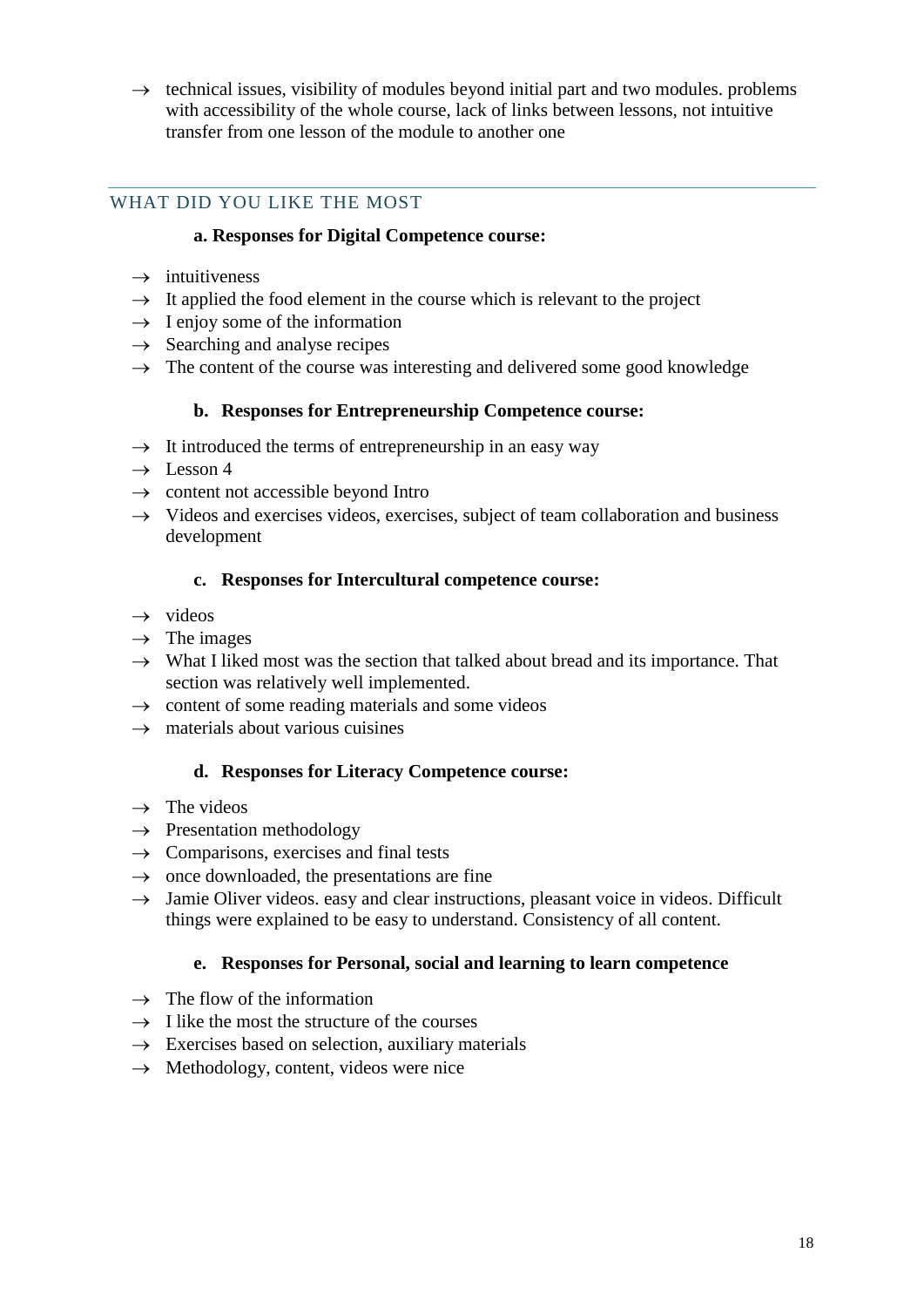## **a. Responses for Digital competence course:**

- <span id="page-19-0"></span> $\rightarrow$  More graphics
- $\rightarrow$  The content has to be more rich, with more presentations. Moreover it has to be showing how a trainer should use this methodology rather than doing exercises on finding elements on google or knowing about the Intellectual property rights. It is more an informative course not a train the trainer course.
- $\rightarrow$  The submissions part, who is going to correct that?
- $\rightarrow$  I would add such aspect of the digital competences like: knowledge and attitudes
- $\rightarrow$  I would change assignments (which I understand will not be checked by anyone) into some self-practise/ self-exercises - kind of bonus for user. Another issue is that I would need more guidance for teachers/ educators how to work with adults in the subject of digital competence.

#### **b. Responses for Entrepreneurship competence course:**

- $\rightarrow$  exercised need fine tuning.
- $\rightarrow$  The shopping list, I don't know how it serves the purpose, also each person can have different timings. content not accessible beyond Intro
- $\rightarrow$  I would recommend to prepare new exercises, which are not repeating in other courses

## **c. Responses for Intercultural competence course:**

- $\rightarrow$  more interactive tests rather than submissions
- $\rightarrow$  I would remove all submissions
- $\rightarrow$  I would change the visual look of the content to be consistent, especially the different colour schemes of the PowerPoint presentations. In terms of content, I would lighten some parts and others would need more content. For example, I can cite the section Culinary heritage of four countries, in which I would like similar presentations from all four countries, now there was so much information about another country that I could not read (more than 60 pages?) And I would have liked more information about other countries. There was a feeling that the content had not been thought out at all, but that something had been brought in to get it done. In summary, the structure of the course itself works well, the content is still limping.
- $\rightarrow$  make tasks more meaningful and replace assignments with self-reflection tasks
- $\rightarrow$  More interactive exercises, less theoretical knowledge

#### **d. Responses for Literacy Competence course:**

- $\rightarrow$  The content needs reworking
- $\rightarrow$  exercises x 2
- $\rightarrow$  Content in presentations, in my opinion, could be more simple, use of paragraphs and / or headings. The text is very dense and it is difficult to read on individual slides
- $\rightarrow$  assignment tasks do not seem to make any sense as responses need to be uploaded for grading
- $\rightarrow$  nothing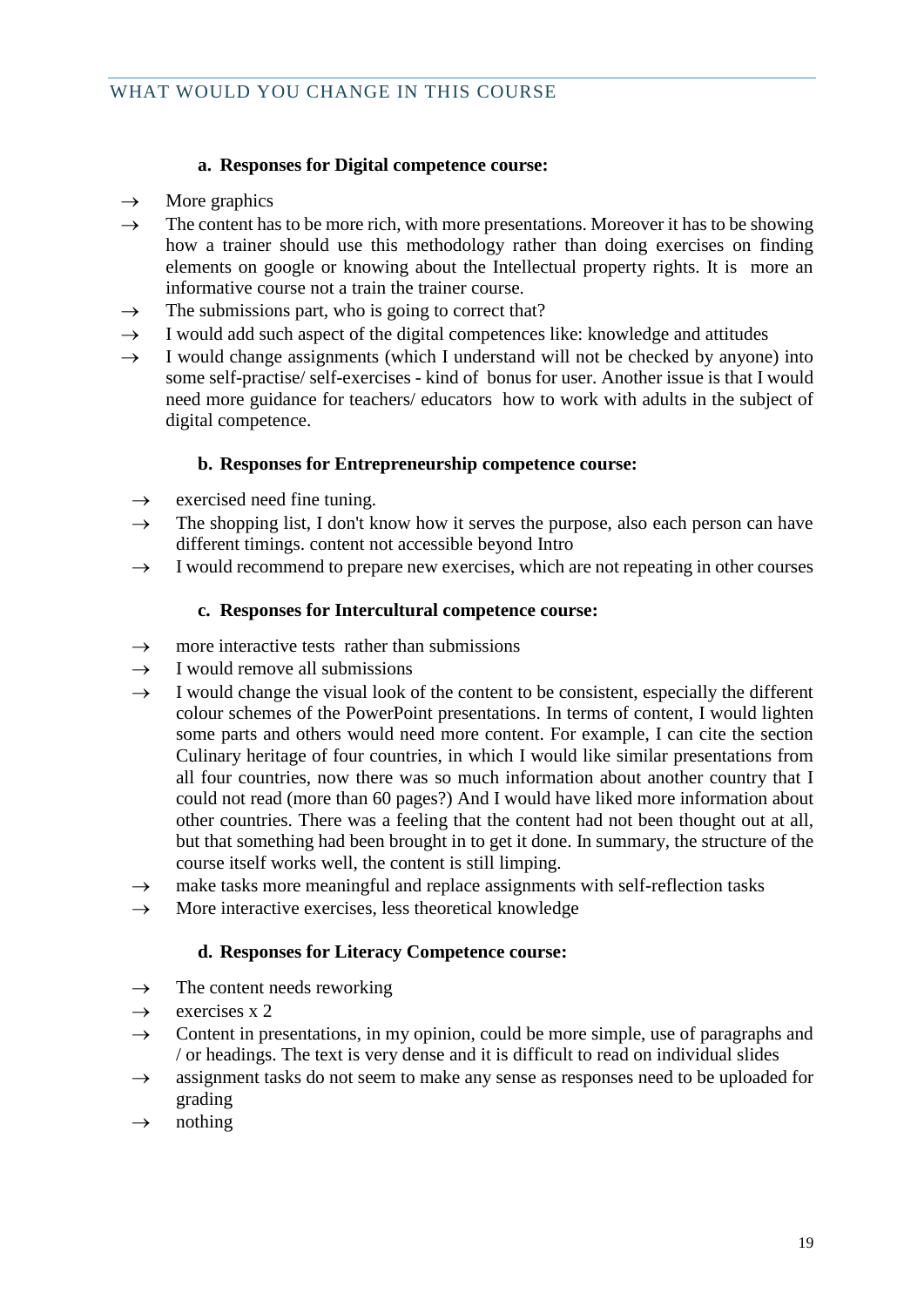## **e. Responses for Personal, social and learning to learn competence**

- $\rightarrow$  Lesson 2: Task 1: The correct cake baking process I think this exercise is not very useful
- $\rightarrow$  I don't know, maybe nothing
- $\rightarrow$  Technical options, clear transition between lessons and task
- $\rightarrow$  technical aspect and navigation of the course

# <span id="page-20-0"></span>WHAT ELEMENTS FORM THIS COURSE WILL YOU USE IN YOUR WORK AS AN EDUCATOR

## **a. Responses for Digital Competence course:**

 $\rightarrow$  video

- $\rightarrow$  hat we can use subjects like culinary tradition or even other subjects as a metaphor for teaching skills
- $\rightarrow$  Maybe some of the presentations
- $\rightarrow$  Searching and analyse recipes
- $\rightarrow$  Ethical and legal principles as well as risks of digital technologies Module. Materials in pdf were good but in some modules rich in some a little bit general- they might be good starting point to prepare own presentations/ materials for adult listeners.

## **b. Responses for Entrepreneurship competence course:**

- $\rightarrow$  Methodology
- $\rightarrow$  Lesson 4
- $\rightarrow$  content not accessible beyond Intro
- $\rightarrow$  Entrepreneur competences analysis based on cooking and food market

 $\rightarrow$ 

# **c. Responses for Intercultural competence course:**

- $\rightarrow$  may be the methodology
- $\rightarrow$  The film on the museum of cookbooks
- $\rightarrow$  I do not currently use the course content for teaching purposes because I am not involved in teaching.
- $\rightarrow$  possibly some theoretical content Colby's cycle and its implementation in educational process

## **d. Responses for Literacy competence course:**

- $\rightarrow$  The videos and perhaps some presentations
- $\rightarrow$  some presentations
- $\rightarrow$  hard to say
- $\rightarrow$  Mainly exercise, e.g. adapting a traditional recipe to dietary needs. It is very easy to prepare, is interactive, is involving and also integrates learning group ideas for tasks
- $\rightarrow$  Nothing at the moment because I am not teaching at the moment

## **e. Responses for Personal, social and learning to learn competence**

- $\rightarrow$  The structure of it
- $\rightarrow$  Idea of connection between personal, social competences and healthy lifestyle
- $\rightarrow$  presentations, exercises